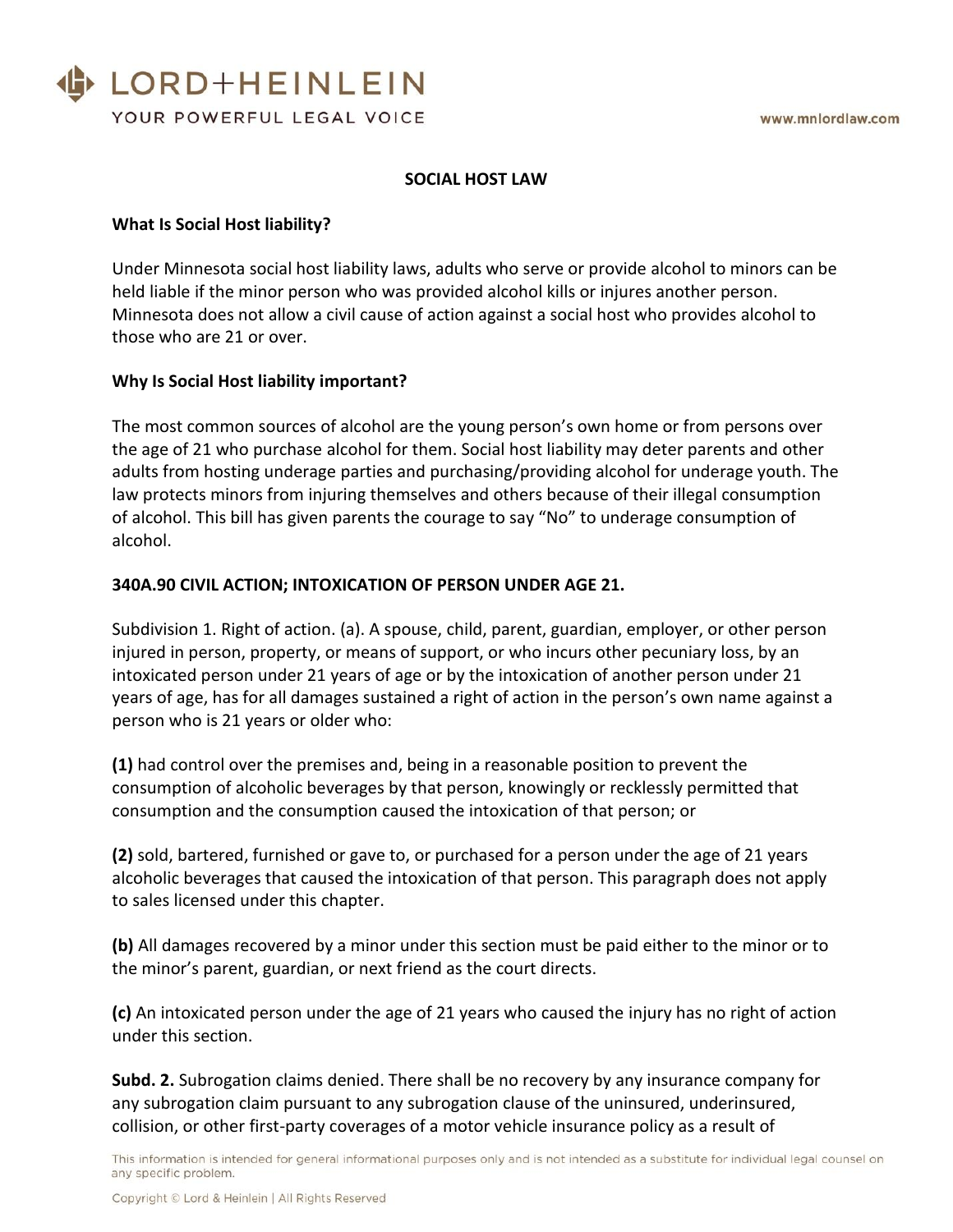# LORD+HEINLEIN

YOUR POWERFUL LEGAL VOICE

payments made by the company to persons who have claims that arise in whole or in part under this section.

**Subd. 3.** [Expired]History: 2000 c 423 s 1 Coverage excludes (a) there shall be no coverage for liability created under this section under homeowner's insurance as defined under section 65A.27 unless:

- **a.** specifically covered in a policy; or
- **b.** covered by a rider attached to a policy
- **c.** this subdivision expires on December 31, 2001.

## **Does homeowner's insurance cover me for social host liability?**

As of 2009 most homeowner's insurance companies do NOT cover for social host liability. The lack of homeowner's insurance coverage make this law useless unless the wrongdoer has sufficient assets to cover the damages. The lack of coverage is certainly against public policy.

## **On top of civil liabilities, there are serious criminal penalties for social hosts.**

The Brockway Bill, also known as "Kevin's Law," (Minnesota Stat. 340A.503) was passed on May 24, 1999. This bill increases criminal penalties on adult providers of alcohol to persons under age 21 from a gross misdemeanor to a felony in certain cases. No one may sell or give alcoholic beverages to a person under 21 years of age. The penalty for this crime increases to a felony if alcohol is furnished to an underage purchaser, and the purchaser becomes intoxicated and suffers or causes great bodily harm or death. In addition to the state law, some municipalities have enacted additional criminal statutes.

Minn. Stat. §§ 340A.503; 340A.701; 340A.702.

# **Is there a time limitation in which to bring a claim against the social host?**

The statute of limitations is 6 years and there is no notice of 240 days as there is in a Dram Shop claim.

#### **Is there a social host liability for adults providing alcohol other adults?**

No. Social Host only applies to adults serving liquor to minors, not adults.

#### **THE "NOT A DROP" LAW**

In addition to 340A.503, "Not A Drop" (Minn. Stat. 169A.55 subd.2) states "It is a crime for a person under the age of 21 years to drive, operate, or be in physical control of a motor vehicle while consuming alcoholic beverages, or after having consumed alcoholic beverages while there is physical evidence of the consumption present in the person's body.

This information is intended for general informational purposes only and is not intended as a substitute for individual legal counsel on any specific problem.